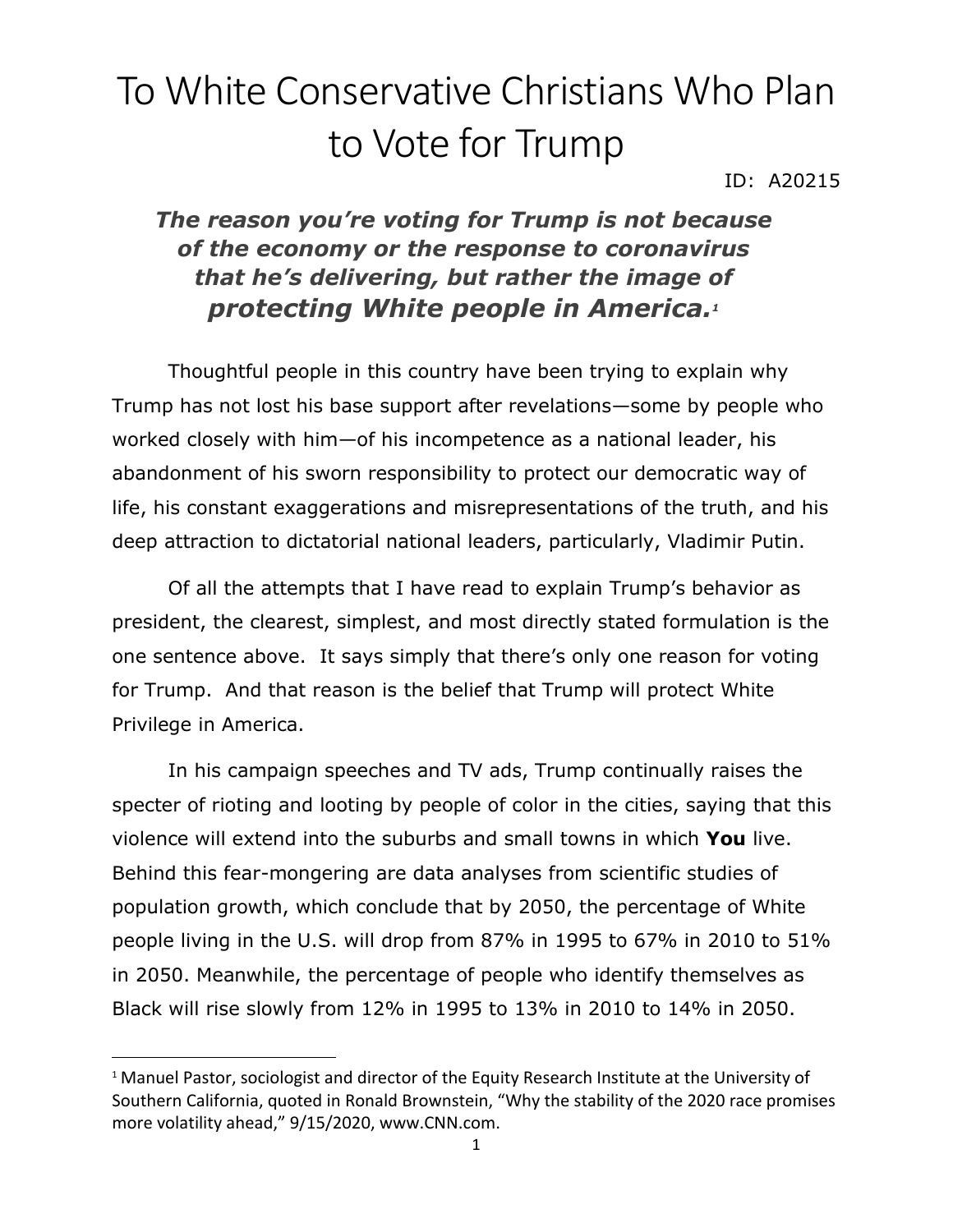The Asian population will increase from 3% of the population in 1995 to 5% in 2010 to 8% in 2050. And finally, the percentage of people who identify themselves as Hispanic will jump from 10% in 1995 to 14% in 2010 to 26% in 2050.

In other words, during the next 50 years, White people will lose their substantial majority in the population and find themselves in a world where roughly half the population is not White. This change in the character of the American population will be the result of immigration, of higher birth rates among Hispanics and Asians than among Whites, and of racial and ethnic intermarriage.<sup>2</sup>

Put simply, White people are losing their dominant position in American society, while Black and Brown and Yellow people will be rising into positions of power. The nation will then have to make policy decisions by real negotiation rather than by the imposition of the will of the majority on the minority sub-populations.

This is the inevitable change which will alter the way government will work in this nation, as well as the way daily social interactions will be played out. I believe that fear of this outcome is the motive for Trump's actions, especially efforts to deny Brown people entry into this country. And now, during the campaign season, he highlights this fear within the nation's White citizenry—within you.

I'd like to raise the question to my brothers and sisters in the White Conservative Christian demographic who support Trump whether White Privilege is a value worth protecting.

You are wrong to support Trump and to call yourselves Christians at the same time. Christians, real Christians, who follow Jesus and appreciate his word in the gospels, cannot justify supporting Trump. And here's the

<sup>2</sup> James P. Smith and Barry Edmonston, Editors, *The New Americans: Economic, Demographic, and Fiscal Effects of Immigration,* National Academies Press, 2020, Table 3.10, page 121.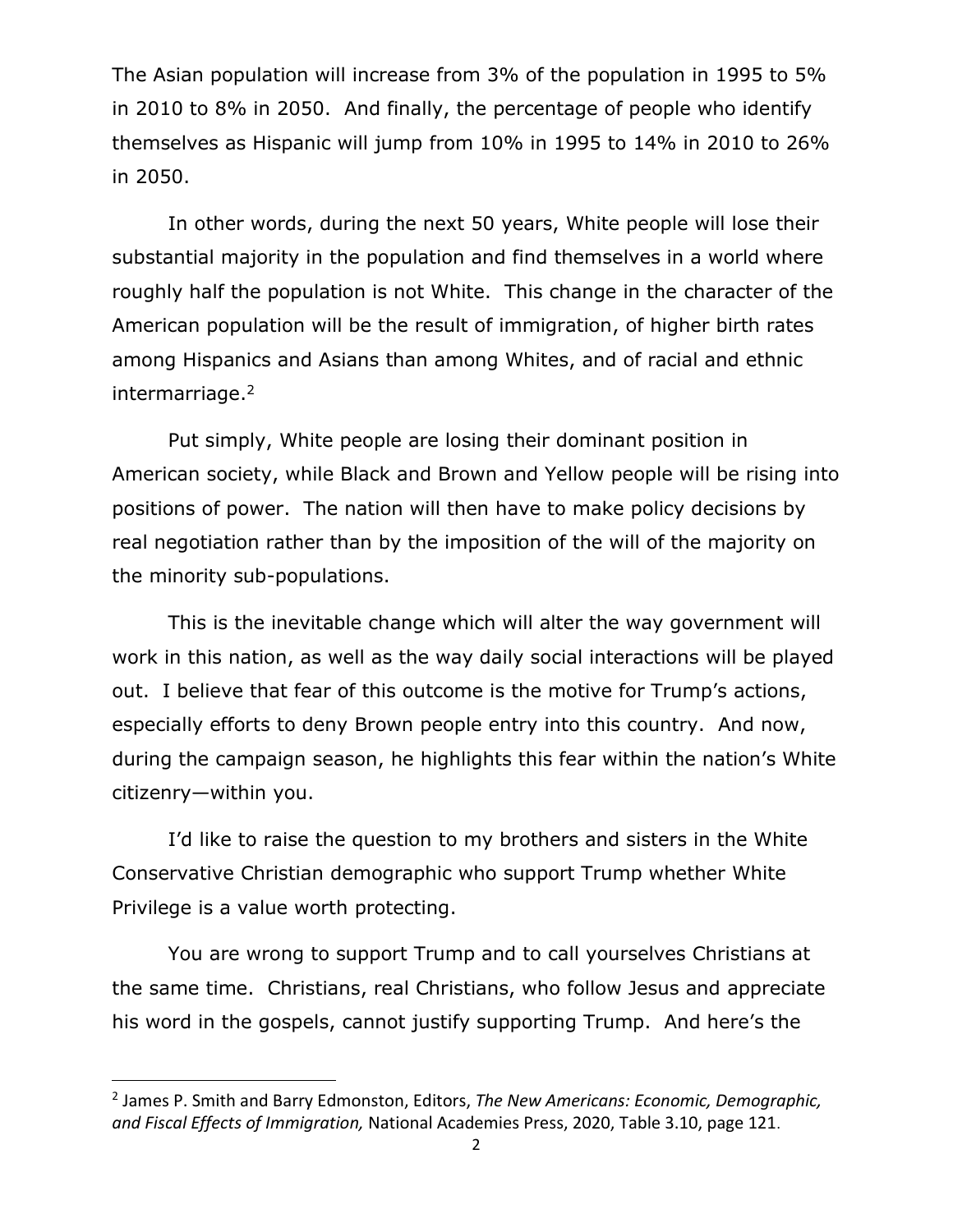reason why. – You won't want to hear this, but the fact is that Jesus was brown in skin tone, just like Arabs of today, because the ancient Hebrews were descended from the same nation of people as the Arabs were descended from. They were, and still are, brothers and sisters—Arabs and Jews. And so, they had similar genetic makeups, including the complexion of their skin.

At some point, perhaps in the eighth century B.C., the group of people whom we call Arabs migrated away from their mother-nation (probably in Anatolia, in modern-day Turkey), taking with them the language which was spoken there at the time. This language has developed into the modern-day Arabic dialects.

Centuries earlier, another group of people, called Amorites, also migrated away from the same mother-nation in Anatolia and took with them the language which was spoken there at that time (a more ancient form of the language, called of course Amorite). The Amorites settled on the eastern Mediterranean coastal area and into the hills to the east. One group of these people migrated away from the rest of the group, taking the Amorite language with them. This group came to be called Hebrews, and later Jews. The language that they spoke developed into the Hebrew which was used in temple worship at the time of Jesus and in which most of the Hebrew bible—the *Tanakh*—was written. (The people of the nation of Israel, including Jesus, spoke another development of the Amorite language, called Aramaic, in their daily interactions.)

So, the Hebrew language of the first century A.D. and the Arabic language also spoken at that time both developed from the same ancestral language in Anatolia. Jews and Arabs have always been closely related socially, and the history of their languages demonstrates this close relationship.

In the first century, then, the ancient Jews and the Arab people both looked and behaved like people of the eastern Mediterranean coastal culture.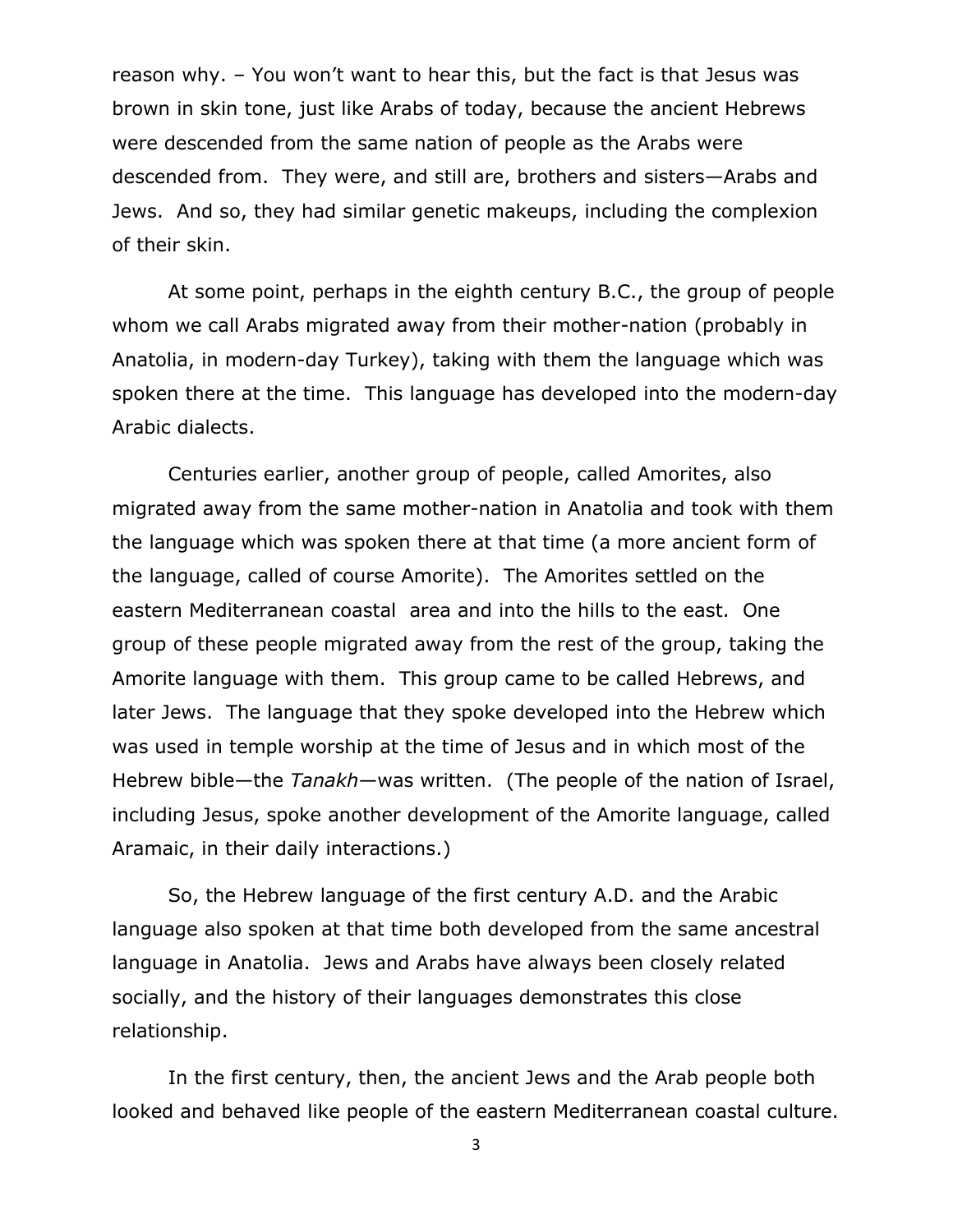Neither the Jews nor the Arabs had any background relationship with the European peoples who came as invading armies to drive these Semitic peoples into submission—first the Macedonian Greeks, and then the Romans.

So Jesus was certainly of the same olive-brown skin tone as the people who in the present time live in the same eastern Mediterranean lands. Jesus was not Caucasian. Jesus was not White, as the native peoples of Europe are. However, there are some theorists and biblical commentators who claim that Jesus was White, because they want to identify Christianity with White Privilege—with White Supremacy.

But it's impossible for this claim to be true because the facts are against it: the facts of where the Hebrew nation came from, which is the ancient Semitic mother-nation in Anatolia, as part of the larger Amorite migration, and of where the Arabic-speaking peoples came from, which is the same Semitic mother-nation. They were all brown in skin color, with black hair.

So the Jesus to whom you pray so devoutly is not that Arian-looking Jesus who is so popular on funeral cards and in Bible illustrations in our time. Jesus looked perhaps more like the young Osama bin Laden than like the young and well-groomed James Caviezel, who played Jesus in Mel Gibson's *The Passion of the Christ*.



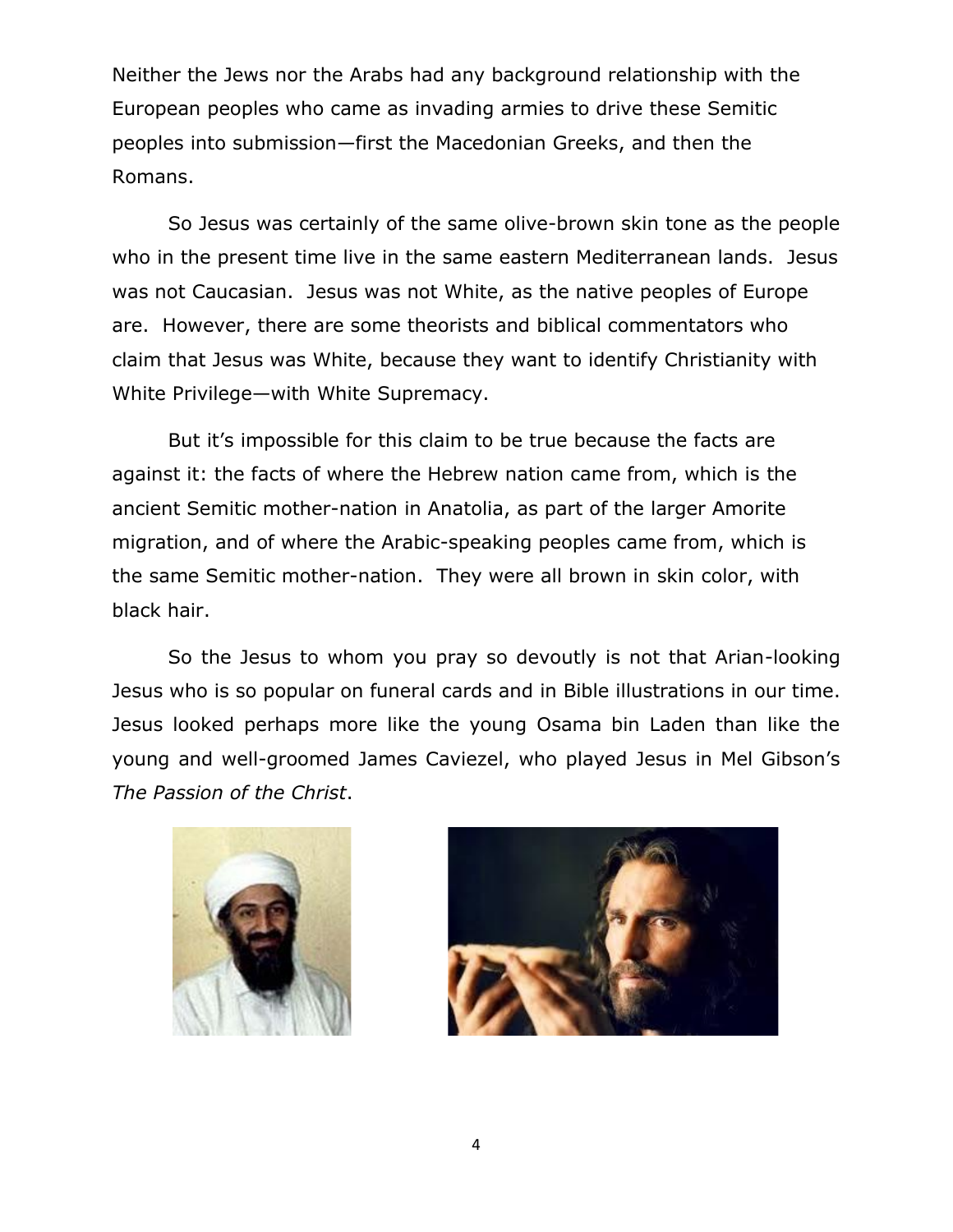The second point: Trump Christians must consider the crucial lesson Jesus learned about prejudice and open-heartedness from the Canaanite woman who approached Jesus as he was on vacation in "the district of Tyre and Sidon," in what is today called Lebanon.

*Just then a Canaanite woman from that region came out and started shouting, "Have mercy on me, Lord, Son of David; my daughter is tormented by a demon." But he did not answer her at all. And his disciples came and urged him, saying, "Send her away, for she keeps shouting after us." He answered, "I was sent only to the lost sheep of the house of Israel." But she came and knelt before him, saying, "Lord, help me." He answered, "It is not fair to take the children's food and throw it to the dogs." She said, "Yes, Lord, yet even the dogs eat the crumbs that fall from their masters' table." Then Jesus answered her, "Woman, great is your faith! Let it be done for you as you wish." And her daughter was healed instantly.* (Mt 15:21-28, New Revised Standard Version.)

Jesus learns an important lesson from what happens in this episode. When he first encounters the Canaanite woman, he sees her through the lens of the prejudices which he was brought up to believe—that Jews knew the true God and therefore were superior to all other peoples. That Jesus had this elitist attitude is attested in this story. He believed that his message of loving God and loving and helping the people around you was only for Jews, and that all Gentile people were "dogs" (as he says here and in Mt. 7:6: "Do not give what is holy to dogs") and "swine" (Mt. 7:6: "and do not throw your pearls before swine.")

The Canaanite woman here breaks through Jesus' cultural prejudices, not by reacting confrontationally at his insulting epithets, nor by teaching him in words the truth he needed to learn, but simply by remaining humble and using her sense of humor. She responds to his insult by saying in effect, "Yes,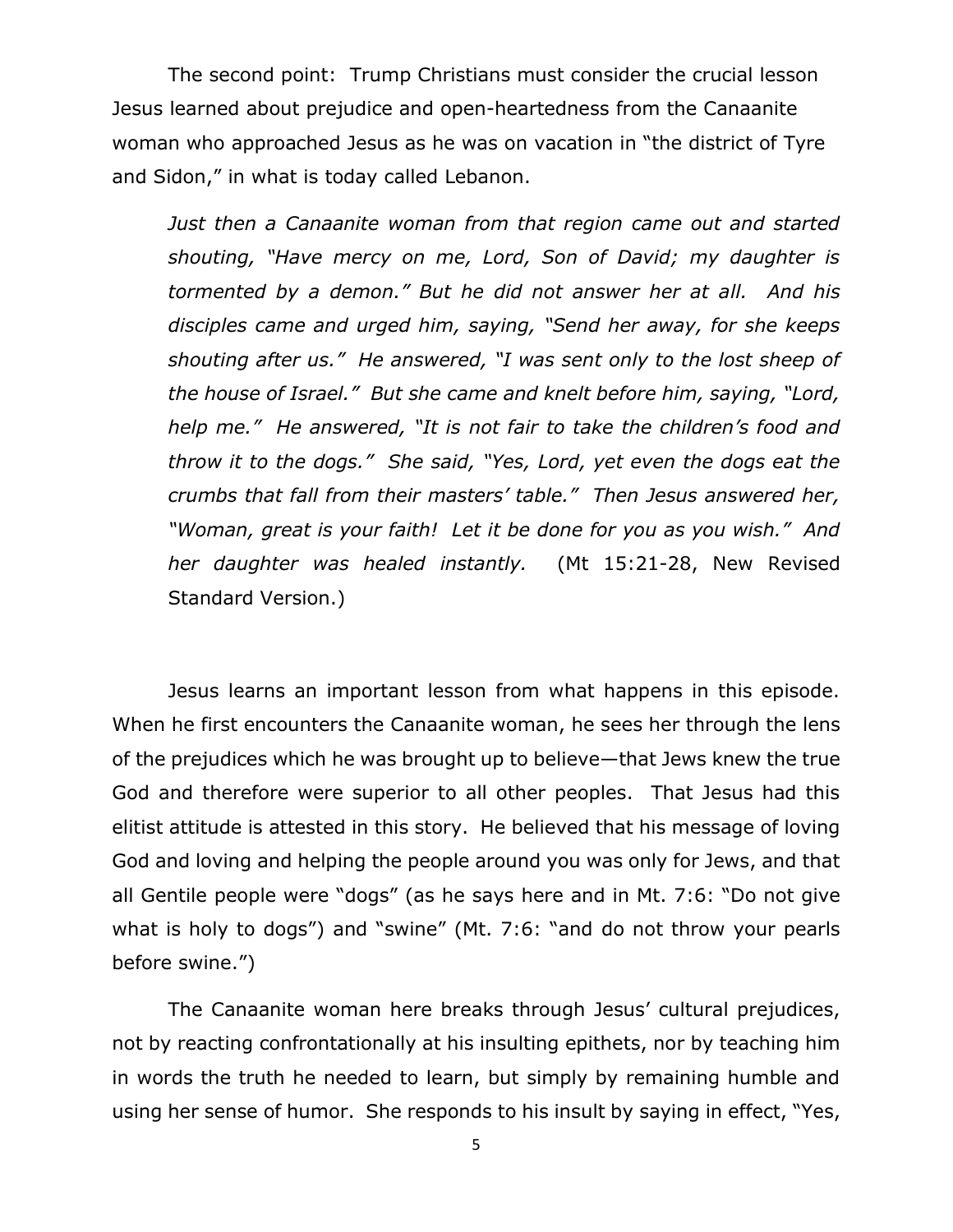it's true that I am a dog whom you despise, but even we dogs get a crumb once in a while that falls from our masters' table."

Her response catches Jesus by surprise. By taking Jesus at his wordthat she and all Samaritans are Gentile "dogs"—she builds his insult into a humorous story about the dogs of rich people who stay under the eating table at mealtime and quickly slop up any piece of food that falls from the table. She says, in effect, "Yep. You're right. I most certainly am a dog. And here I am with you, acting like a dog, waiting for a crumb from you."

In this answer, the woman shows her humanity in her wit. Jesus immediately penetrates his prejudice against Samaritans and breaks through his stereotypes. When he does, he sees the human being whom the woman really is. He sees her not as a "Samaritan dog" but as a quick-witted person, who in fact is much more faithful to him than he is being to her.

Jesus understands what she is trying to say to him. He cracks through his prejudice and sees the humble human being who is simply seeking his help in her protective love for her daughter. He shouts out in good humor: "Woman!"—using a term of respect and gentle openness. He recognizes their kinship with each other, and he praises her faith in him. Then, freed of the prejudice which had constricted him, he open-heartedly grants her request for the healing of her daughter.

In this story, then, Jesus comes to love this woman whom at first he would not even acknowledge. Despite their differences in culture, in religious practice, and perhaps even in language, he sees in her a human being worthy of respect and motivated by love for her daughter and by the desire for goodness.

Through his encounter with this woman, Jesus learned a new perspective on the command to love your neighbor as yourself. After the time of this story, he never again in any gospel refers to Gentiles in a demeaning way. And by the end of Matthew's gospel, Jesus has become a truly pan-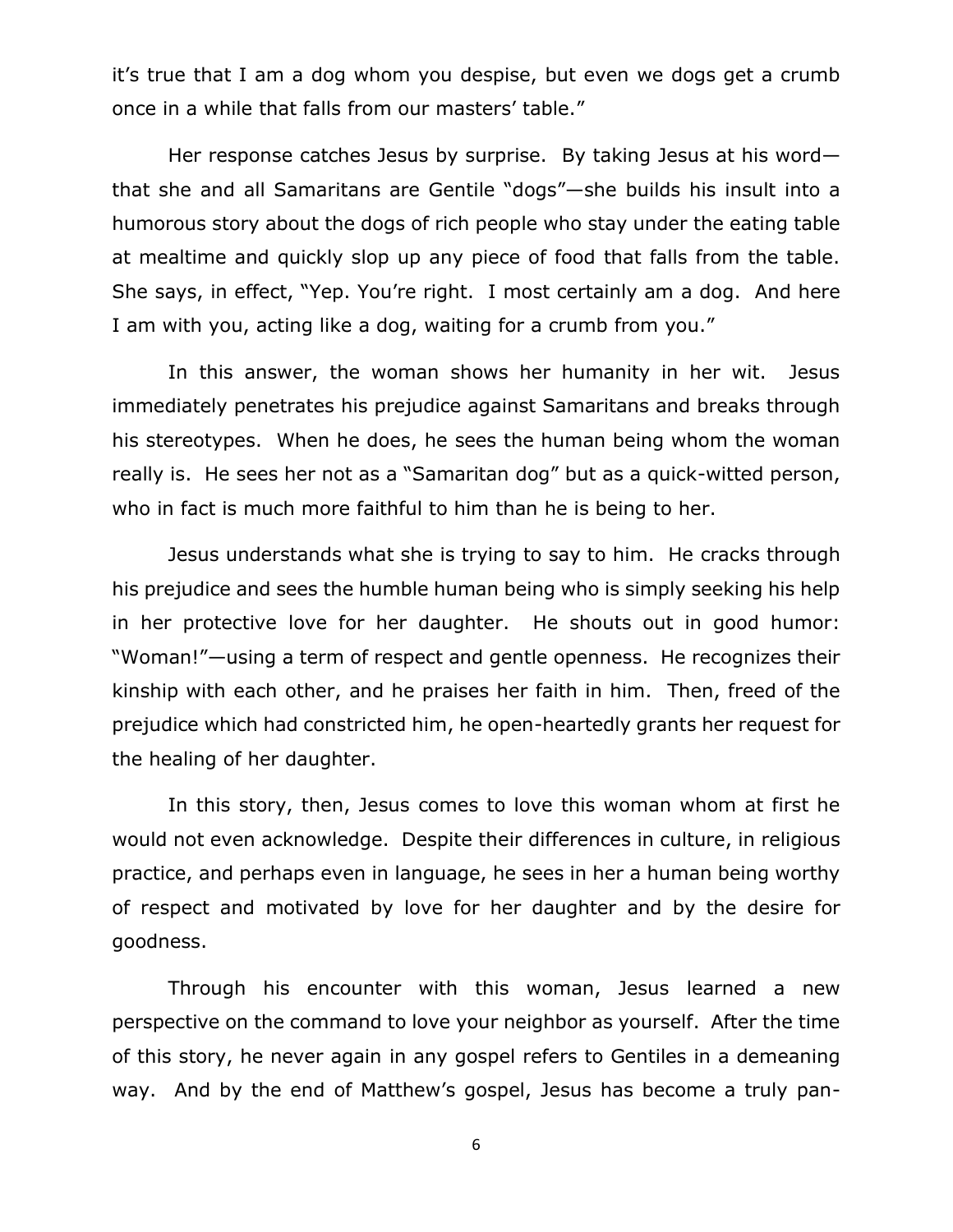national spiritual teacher, who demonstrates his openness to joining with the hearts of all people, even of us White people, when he tells his disciples to "Go, therefore, and make disciples of *all* nations" (Mt. 28:19.)

Jesus stepped beyond the protective borders of "my people" and of his own culture and of "my God." He opened himself to other people and saw strangers not as aliens but as sisters and brothers, despite cultural differences. For, by whatever name any society calls the One Who Creates All Things, whether YHWH (Adonai), Allah, Zeus, Jupiter, or any other name, it is always the same God, the One God who brings to life both the earth and the heavens.

From the two points just presented, we can take two lessons: First, to Jesus and to Christians who follow him in love of every person, White Privilege does not exist. Even the Lord and Savior of every Christian was not White. He shared the brown complexion of the peoples of the eastern Mediterranean and of the *campesinos* of Latin America and of *La Guadalupe*.

The only privilege which exists for Christians is to live fully the othercentered life of humble nurturing and consolation of the suffering, in imitation of Jesus.

And second, the entire life of the Jesus whom you worship was devoted to proclaiming the difficult lesson which the Canaanite woman taught him: that the obligation within the faith of Christians is the duty to love and care for every person you encounter, every "neighbor," with whatever gifts you each have been given.

This essential obligation of every Christian—not to raise oneself above others, but to humbly serve others—is also a founding principle of our federal government: that all people are created by God as equals—none having superiority by any accident of birth or destiny over any of the others. Each and every one of us, because of our God-given human dignity, deserves respect, regardless of race, ethnicity, social class, achievement, level of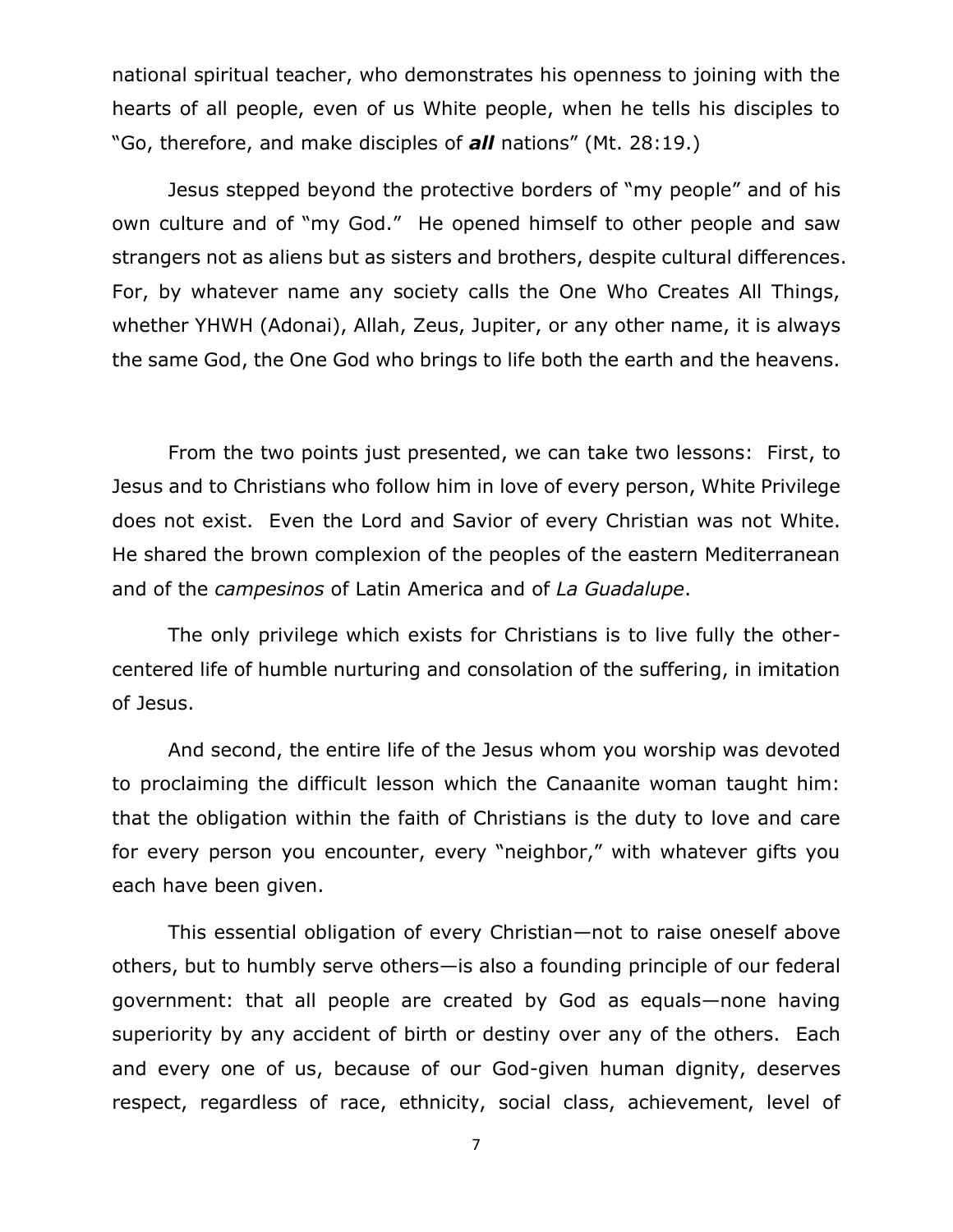affluence, physical appearance, mental capacity, or ability to negotiate one's way in society, and deserves to be accorded the rights to which every human being is by nature entitled.

And yet, there are just a few states (two certainly, in my research) in our Union of states which enshrine this principle, to some extent or another, in their constitutions. One of these states is New York, whose constitution expressly states that "the aid, care and support of the needy are public concerns and shall be provided by the state and by such of its subdivisions...." $3$ Similarly, the constitution of North Carolina states that "Beneficent provision for the poor, the unfortunate, and the orphan is one of the first duties of a civilized and Christian state. Therefore the General Assembly shall provide for and define the duties of a board of public welfare."<sup>4</sup> This article specifically notes that provision of care for the needy is a characteristic of a Christian society.

Many state constitutions contain clauses providing for "the protection and promotion of public health," such as those of Alaska and Hawaii (cited here.) But it is one thing to provide state health departments to prepare for flu season and for epidemics. And it is quite another thing to recognize the necessity of providing health care to the indigent, the undernourished, the homeless, and the economically or psychologically incapacitated. Professor Leonard (note 4) points out that state courts are reluctant to find that individuals or incapacitated individuals have a right to health care. Rather,

<sup>3</sup> Article XVII of the New York State Constitution, cited in

https://www.coalitionforthehomeless.org/our-programs/advocacy/legal-victories/the-callahanlegacy-callahan-v-carey-and-the-legal-right-to-shelter/. This whole article is of interest in depicting how mercilessly the mayors of New York City, from Koch to Bloomberg, have fulfilled this constitutional promise and mandate.

<sup>&</sup>lt;sup>4</sup> Article XI, section 4, cited in Elizabeth Weeks Leonard, "State Constitutionalism and the Right To Health Care,"

https://scholarship.law.upenn.edu/cgi/viewcontent.cgi?article=1135&context=jcl, discusses state constitutional obligations with respect to health care exclusively. Nonetheless, the author quotes from the constitutions of several of the seven states she reviewed. These are Michigan, New York, North Carolina, Mississippi, South Carolina, Montana, and New Jersey.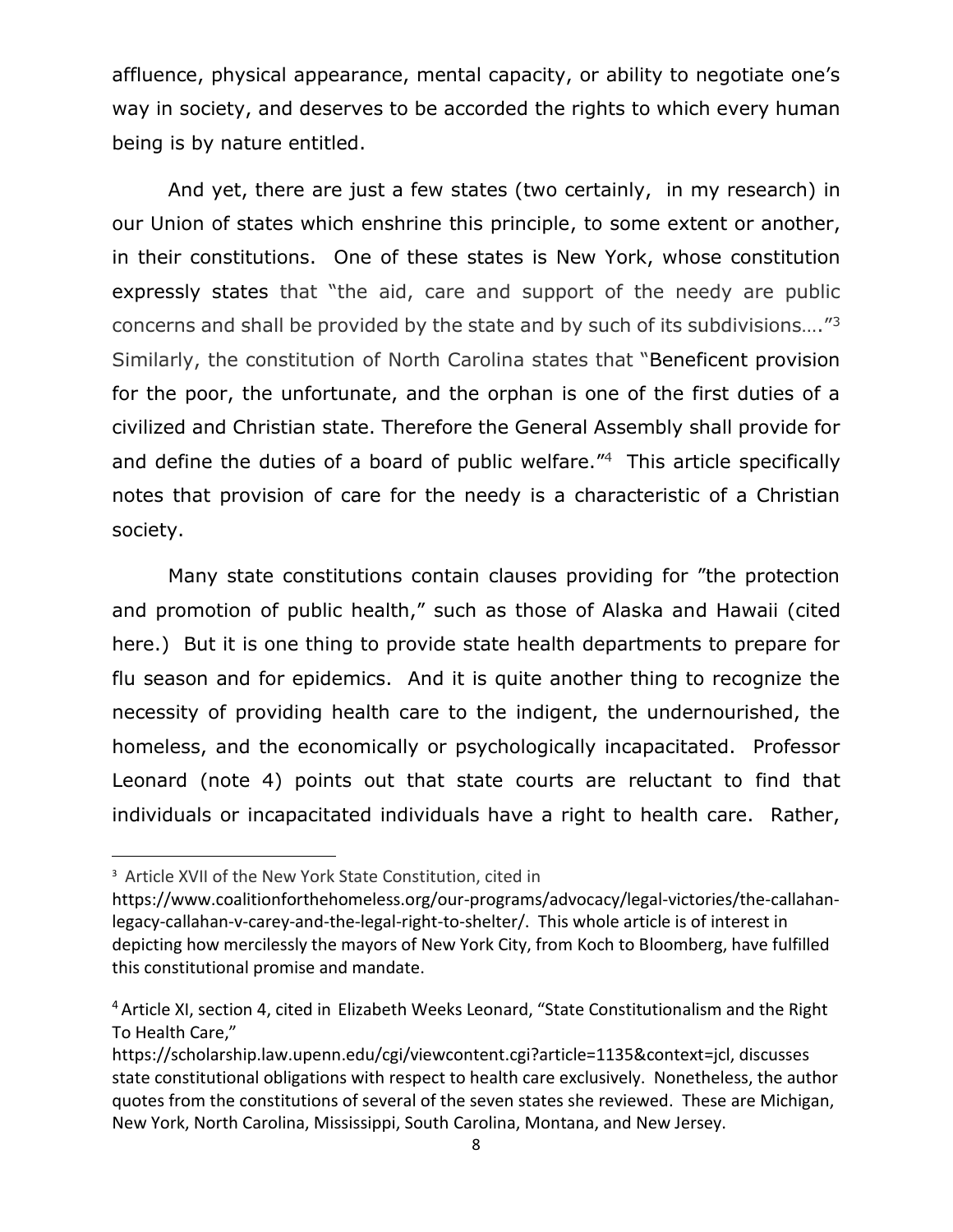the courts read the constitutional provisions, the laws, and the court precedents very narrowly, to prevent dramatic impacts on state finances. Thus, in general, even those states whose constitutions make broad promises of help for the poor are adept at circumventing these promises in practice.

It is appalling that this nation, which used to style itself a "Christian nation," and still sees itself, in the eyes of its many ordinary church-going Christians, as a nation which was founded and still reveals itself, fervently and ostentatiously, as a stronghold of Christian faith, takes such neglectful or even hostile attitudes toward the needs of the poor, the needy, and the broken.

Shame on this nation for its selfishness and heartlessness. Shame on the states for ignoring or for taking only token actions to address the needs of the poor and of the unjustly treated minorities. And shame on Trump's government, as well, for he has labored to enlarge the coffers of the wealthy (by his own public admission), but he and his administration have caused only more dissention and suffering among the needy and the oppressed people of color, and have done nothing to address the charges of injustice in their treatment of the poor and of minorities, which the citizens bring before him.

In New York harbor rises the Statue of Liberty, which stands as a beacon of this Christian promise. The Statue says, Send me all your suffering, destitute, nameless and ignored people, and I will take care of them and offer them hope and opportunity. That is the promise of a wealthy and affluent but humble nation to those less fortunate who arrive on its shores. It is a simple restatement of the command to love your neighbor as yourself. There is no White Privilege in this promise whatsoever.

Christians who are truly intent on following Jesus should easily understand the promise which our nation makes to those arriving on its shores and the hope which they carry in their hearts for simply a peaceful and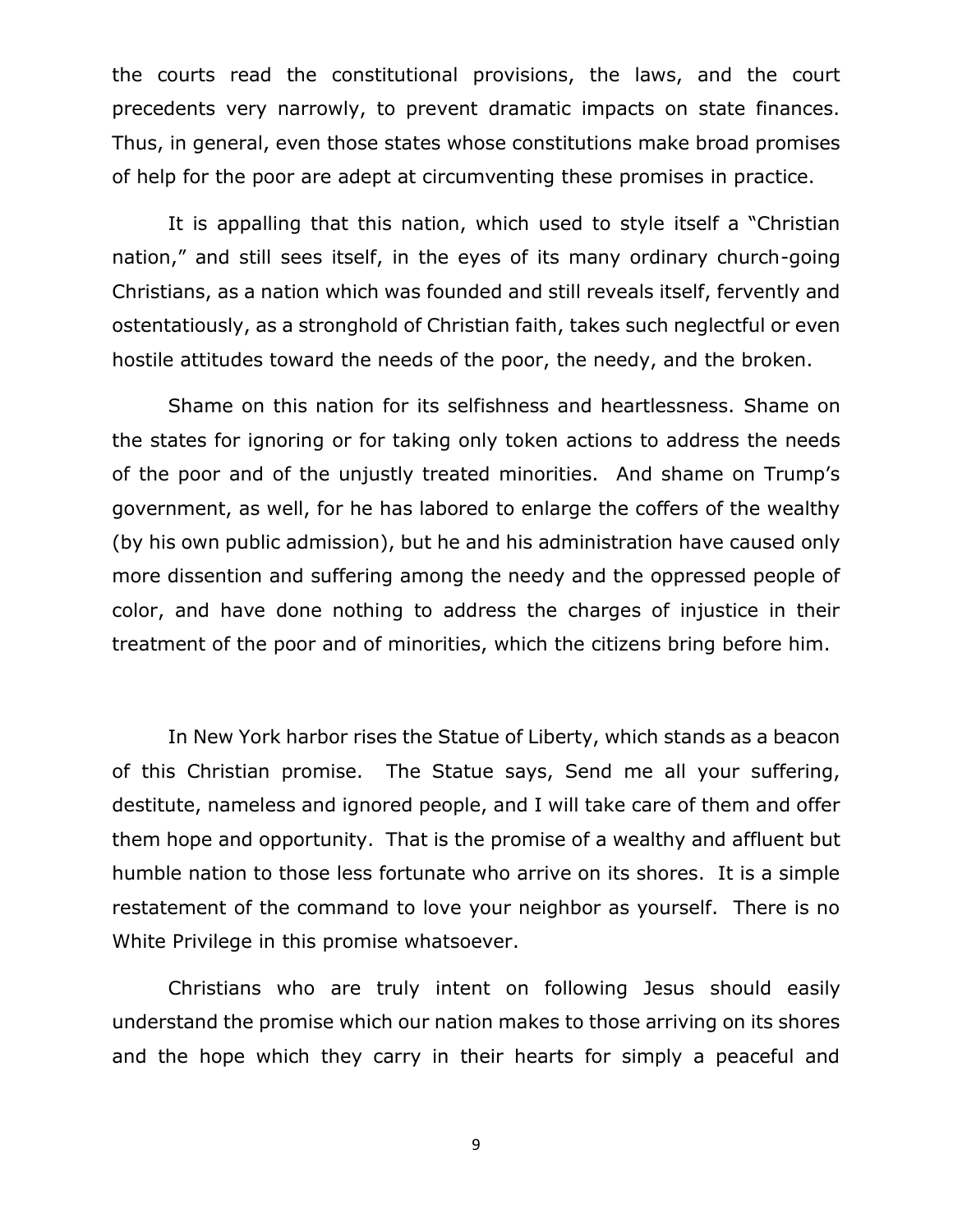sufficient life. Such Christians cannot support Trump, who at every turn, rejects the needy and crushes their hope.

Purify your hearts, Christians, and let America be what it promises to be, a place of hope and of opportunity. Abandon self-centeredness and look to the needs of others, knowing that if Trump is elected again, the poor arriving here and the oppressed who reside here will continue to be spurned and ignored.

Be what you say you are. And do not dare to contradict the teachings of Jesus in your actions and in your words and in your vote.

Finally, familiar as you are with the scriptures, I ask each of you to open your bible to the Book of Revelation and to read carefully Chapters 17 and 18 completely—the story of the Whore of Babylon. And as you read, bear in mind that Babylon is depicted here as the place of great wealth and luxury, ruled by the Whore who fornicates with the kings of all the nations of the world, and who grows drunk on the blood of the innocent followers of Jesus, while the kings and the merchants of the world stand far away and are aghast at the destruction of the Whore, the corrupt one who sustains the corrupt city of Babylon.

And as you read these chapters, perhaps you might ask yourselves whether living in the wealthiest nation on earth has not also corrupted your own moral values. And then consider whether you are willing to be slaughtered by the Whore in the name of Jesus, who commanded you, and taught us all, to love our neighbors, or whether you prefer to fornicate with the Whore of Babylon.

Your destiny is in your hands, you who have the free will to choose the Way of Jesus or the Whore of Babylon.